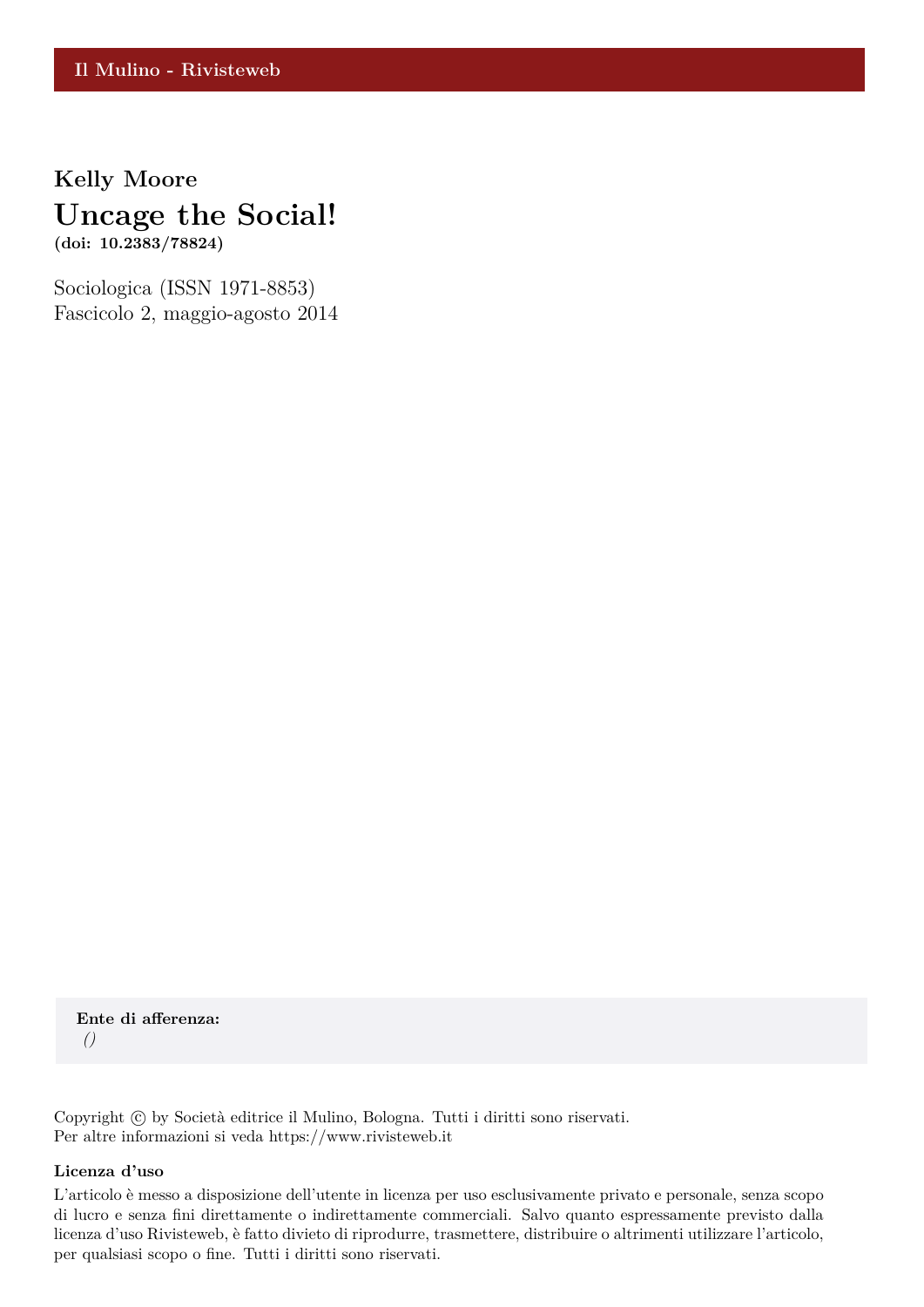Focus on "Social Knowledge in the Making"

## **Uncage the Social!**

*by* Kelly Moore

doi: 10.2383/78824

Given the range of subjects that have interested sociologists – family life, politics, cities, food, technology, religion, and work to name but a few – it is perhaps surprising that only recently have they begun to use the discipline's analytic tools to understand social knowledge using a sociological lens. It is perhaps even more surprising given than for more than fifty years, sociologists have studied natural and physical sciences as social practices. The field of science and technology studies (STS) has done the same for more than forty, theorizing and documenting how and why scientific knowledge is created through mundane and not-so-mundane social relations. *Social Knowledge in the Making* seeks to frame a research agenda for social studies of social knowledge, in this volume that includes thirteen empirical chapters by sociologists, science and technology studies scholars, historians and an anthropologist and an introductory chapter by the editors. The editors aim to challenge traditional histories of ideas that were content to simply trace already-made ideas back to their origins using interests and macro-level sources as causes. Camic, Gross and Lamont and the volume's contributors instead emphasize how interactions in specific *settings* produce variegated social knowledge.

The three chapter sections, on the production of social knowledge in disciplines, in knowledge evaluation sites (such as review panels), and "beyond the academy" (e.g. in governments and markets) offer analyses of how routines, rules, metaphors and logics, and technologies produce social knowledge. Topics range from the role of the seminar and review panels, to how ideas about objectivity, the market, and fairness,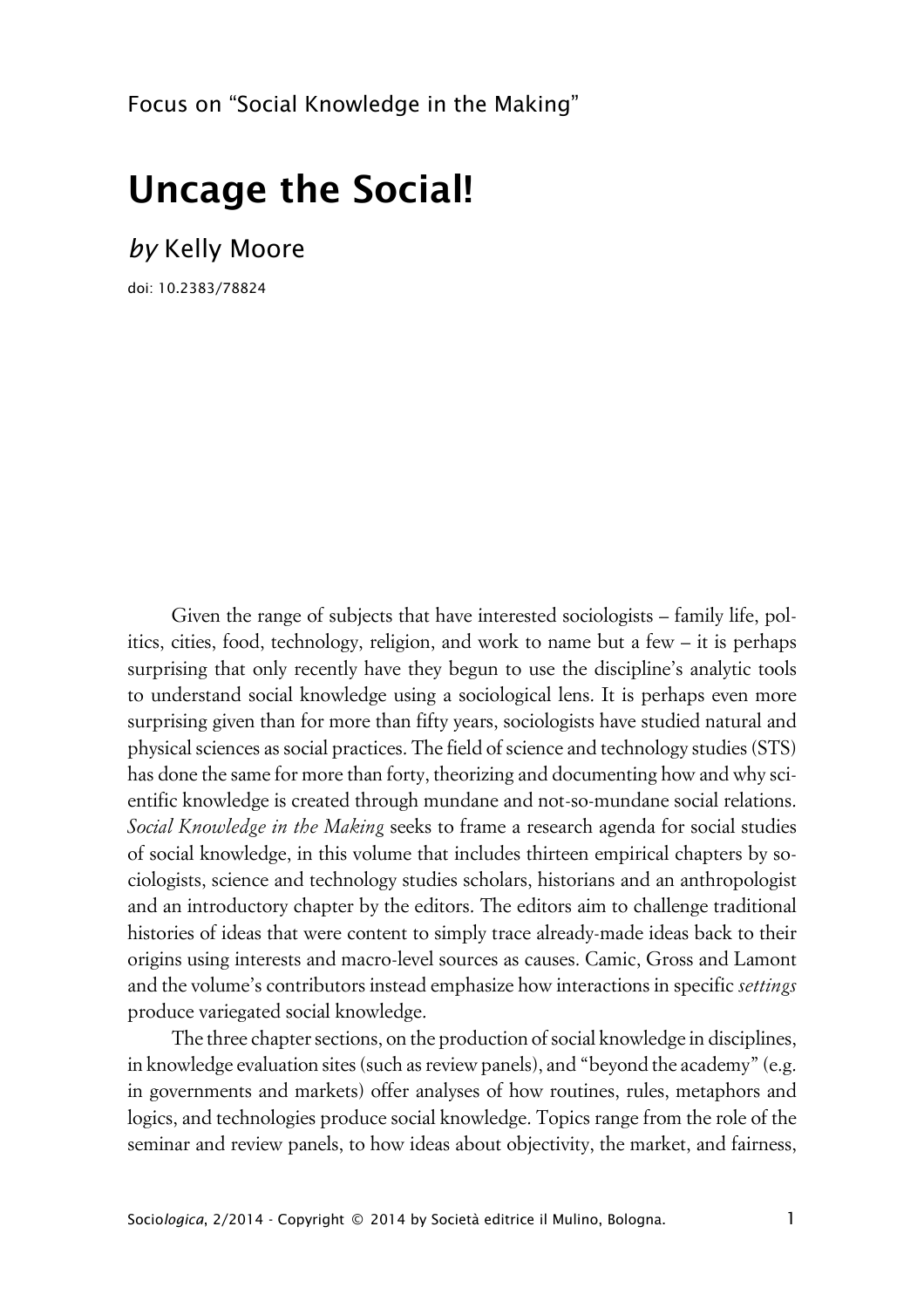to technologies such as the archive and scenario-based exercises shape knowledge about humans. Given the early stages of the field of social knowledge formation, the editor's decision to try to include chapters that capture a range of knowledge formation practices, rather than to define trajectories or tendencies in the field, makes considerable sense. And the chapters they include are indeed heterogenous in their analytic approaches and development of concepts and theory. Heterogeneity comes with a price though. Although nearly every chapter is engaging and nicely written, authors do not engage each other's work in any way – although there are some really interesting possibilities for cross-talk throughout the volume.

The volume is timely. In the past five years, historians, social studies of science scholars, and anthropologists, and cultural geographers have produced studies of how their and other fields produce knowledge about humans. Some is squarely focused on practices – especially studies of economics and geography – while other work aims to show how larger-scale phenomena, such as funding patterns and changes in professional remuneration patterns, shapes the practices and content of social knowledge. Recent work on mid-twentieth century social science and anthropology funding by foundations and the United States military for example, depicts the ways that the kinds of data collected and the configurations of human subjects were shaped by specific conceptions of nationhood, humans, and colonialism.

As I suggested earlier, on one hand, given the omnivorousness of sociology in terms of its topics, it is surprising that only recently has a sociology of social knowledge begun to develop. But on the other hand, it makes considerable sense, given American sociology's liberal, realist, and reformist roots, and that postmodernism, with its calls for reflexivity, has barely made a dent in sociological thinking. The discipline's center is still anchored by positivist models that seek to imitate idealistic habits and techniques of natural and physical sciences that are understood not to include self-critique. The editors are quite aware that the intellectual traffic does not usually self-consciously flow from social knowledge practices to the natural and physical sciences. Yet they do not emphasize one of the most important ways that social knowledge affects natural and physical sciences – often unconsciously, but certainly consequentially: via social metaphors. Darwin's theories are but the most famous of the innumerable examples that STS scholars and historians have documented.

Every chapter in the volume is compelling in some way, but some of the strongest chapters come from analysts who are not sociologists, or who are fluent in the theories and methodological approaches of science and technology studies, or who take up analyses of activities that lie in edge worlds that challenge traditional understandings of "the" "social," such as Karin Knorr-Cetina's chapter on financial markets. It is these writers who tend not to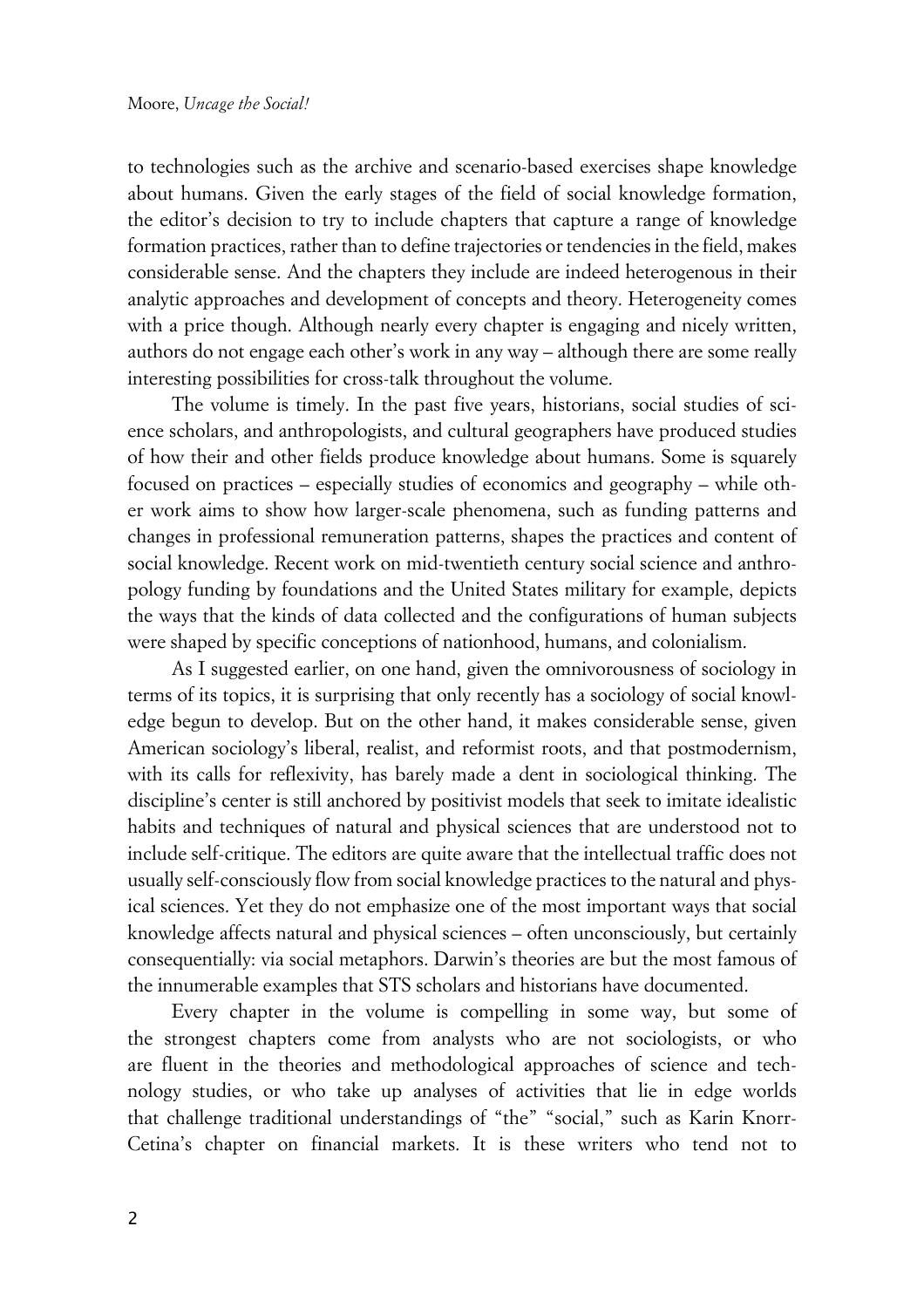take for granted one of the most important questions about social knowledge: what counts as "social." The editors define social knowledge in very broad terms:

descriptive information and analytical statements about actions, behaviors, states, and capacities of human beings and/or about the properties and processes of the aggregate or collective units – the groups, networks, markets, organizations, and so on – where these human agents are situated […] including *1*) normative statements [...] and 2) the technologies and tools of knowledge making (p. 3).

Although the editors aimed to include works that showed knowledge-in-themaking rather than already made, the editors and authors don't take up what makes the knowledge "about humans" in the social, i.e., non-biological sense, a question that seems critically important not only for social studies of social knowledge, but especially for sociology, whose claim that "the social" is sui generis, and that human action is not merely biological action. These assumptions about what constitutes "the social" and "the human" are have been challenged by, among others, neuroscientists, political conservatives, Bruno Latour, scholars of sex and gender such as Anne Fausto-Sterling and sociologists who urge their peers to get on the neuro bandwagon. Moreover, in other sister disciplines, such as media studies and information sciences the "social" is being made in especially important new ways – and equally important, *unmade* and sometimes reduced to primordialisms such as neurons or individuals. It is these borderlands, touched upon by a few of the chapters, where the twenty-first century social might be investigated next.

Only a handful of the chapters deal with a particular form of social interaction: contestations and failures of large projects or projects in-the making (The outstanding "*Filing the Total Human: Anthropological Archives 1928-1963*" (Rebecca Lermov), and "S*ubjects of Persuasion: Survey Research as a Solicitious Science;"* or "*The Public Relations of Polls*" (Sarah Igo). The in-the-making focus of the book showcases social knowledge that is already made in a specific sense: its subjects and methods are routinized; the job of the analyst is to observe and document these routines and activities, or to observe them making a rather quiet exit or entry on the historical scene. Some of the most compelling shifts in social knowledge making in the US in the twentieth century came as a result of contestations – and some of the authors in this book, such as Laura Stark, have written about those contests. Igo's and Lermov's chapters stand out for their attention to the ways that resistance to particular ways of knowing humans shapes what is and can be known, a topic that seems especially relevant, given contemporary contestations over knowing people via social media, and the organized resistance of groups such as gay people to social scientific categorizations.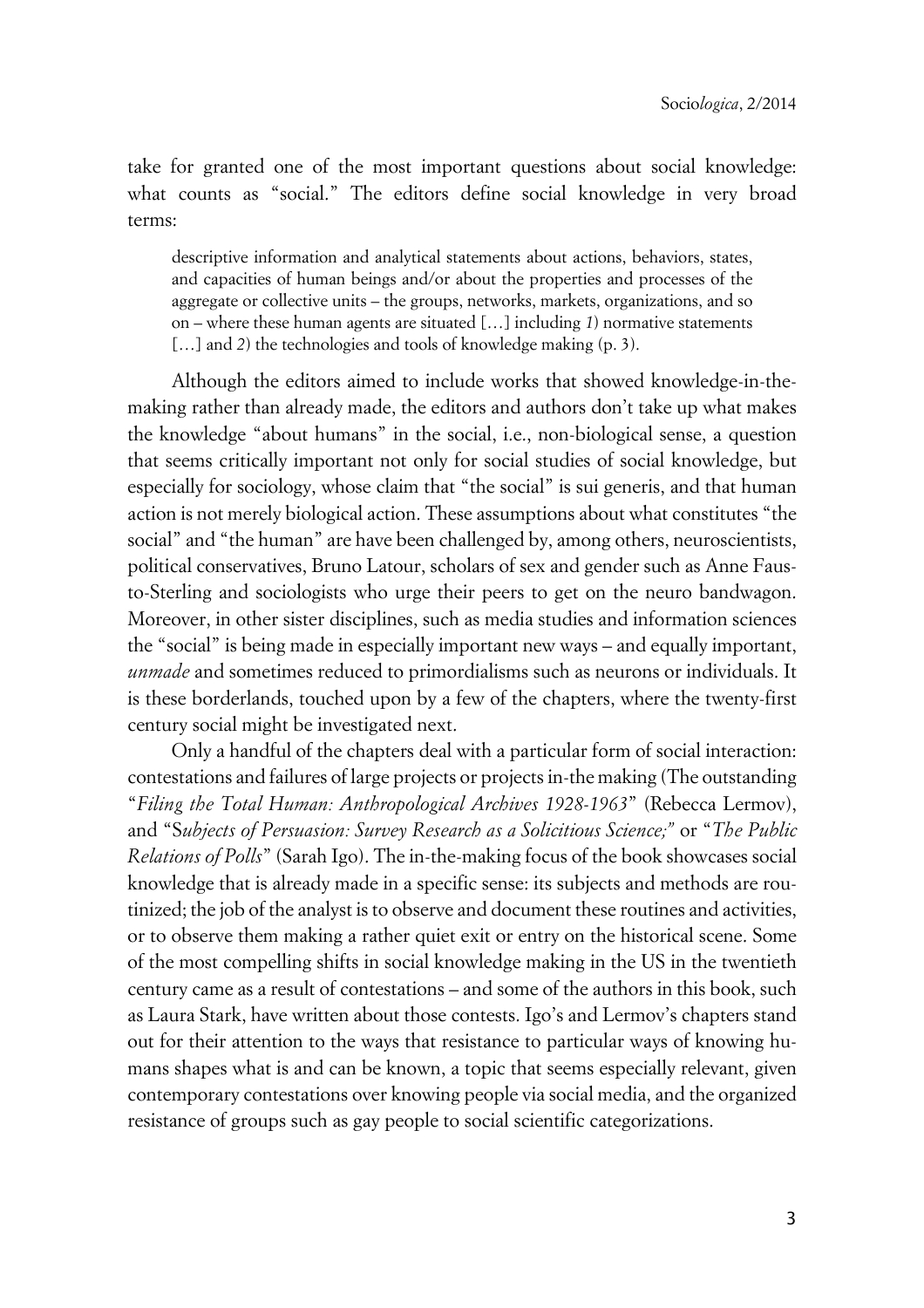Related to the question of resistance is that only a few of the chapters address one of the tantalizing and critically important problems in social knowledge making that the editors take up in the Introduction: the unruliness of human subjects and the efforts that go into shoehorning them into researchers and analysts' frameworks. Social life is not already organized for knowing – as Karin Knorr Cetina reminds us in her analysis of how data is used by financial analysts but must be made knowable and governable. Science and technology studies analysts have examined the same problem in the natural and physical sciences, i.e., "nature" is hardly compliant, in any of its forms, and so natural and physical scientists, individually and collectively, have workarounds that produce usable knowledge. At other times, unruliness results in what is variously called failed research, a dead-end, or undone science. In *Social Knowledge in the Making*, the unruliness of humans is taken up most directly by Igo, who carefully documents how survey researchers turned Americans into survey research subjects, placing a lens on a uniquely human problem: the way that trust between the researchers and human subjects emerged in mass media and other fora, and Lamont, in her excellent chapter on peer-review panels, that shows that they have to find ways to generate trust relations among participants in order to take what are often extremely heterogenous proposals and ambiguous guidelines and somehow produce ratings and rankings.

But consider that primatologists and others who work with large mammals. They have to create a relation that is something like trust. This not to suggest that the forms of trust or the means by which animal-human, human-human trust is generated are identical – that humans understand each others' languages is one key reason to see human-human trust as distinct; and unless the current efforts to allow primates to have legal standing is successful, animals cannot use legal avenues, nor do they create television shows or media campaigns. But rather, to suggest that such comparisons might illuminate what is unique, or not, about the generation of trust in activities such as survey research, field world with animals and humans, interviews, and ethnography.

Normative matters are woven throughout volume, and with good reason: social knowledge, but especially, social scientific knowledge, has been linked to normative projects grand and small for centuries, and are embedded in contemporary debates about what counts as good scholarship and high-quality data, the best and wisest courses of political and economic action, and the just and fair way to treat human subjects. In this volume, authors show, in many different ways, that the "right" way to do things may be justified post hoc by references to standards, but in-themaking, what is normative is interactionally produced, not technologically or legally given.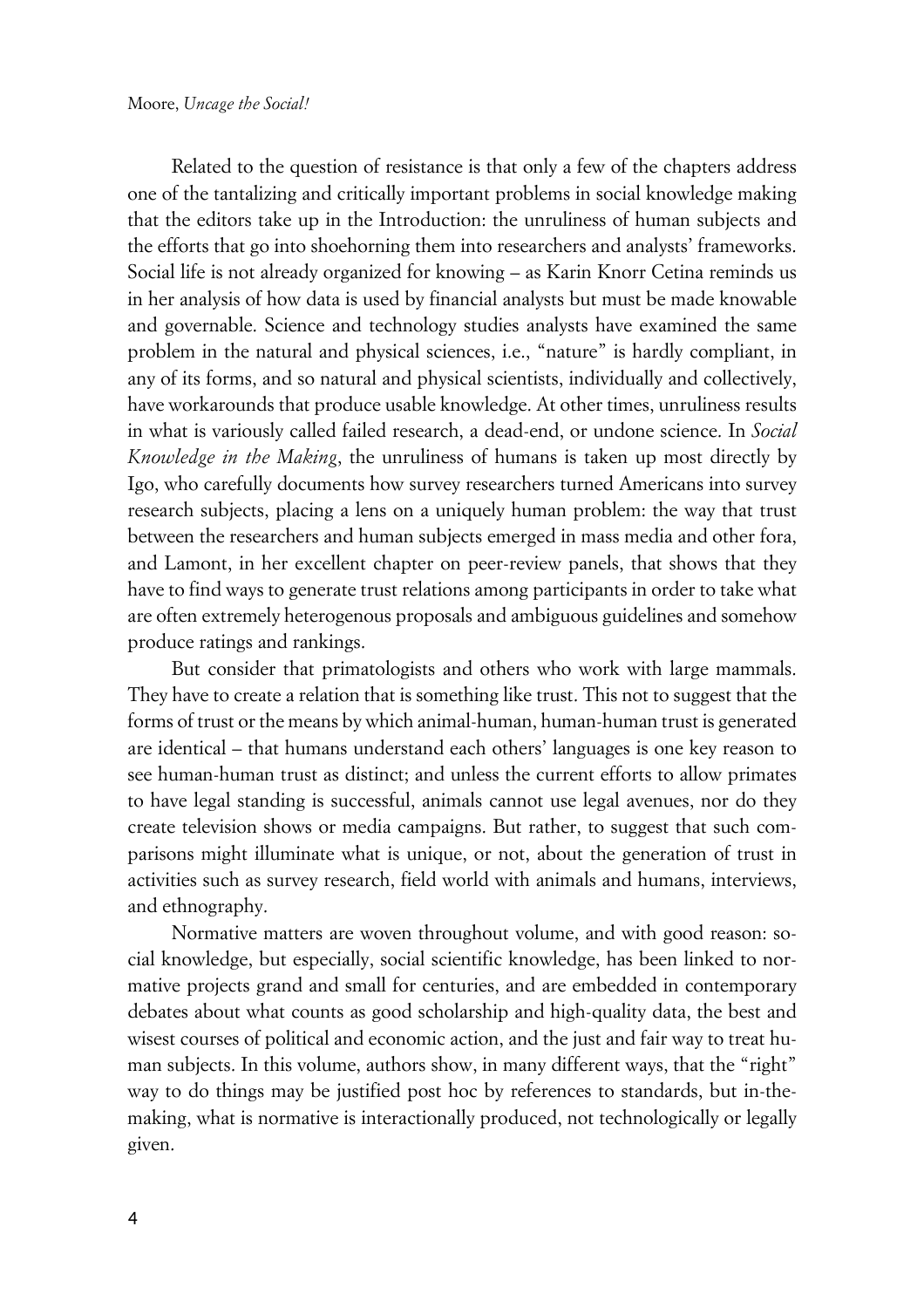As a volume that sets an agenda, it makes sense that the authors decry studies that read knowledge content from large-scale conditions and interests. But this volume does not do justice to a form of analysis of knowledge formation that has been fashionable – and fecund – since the late 1990s: studying the interplay between larger-scale dynamics and the everyday, mundane means of making knowledge. What is particularly surprising about this omission is that the editors themselves have made careers out of this kind of nimble – and complex – analysis. Yet in this volume, each time the larger-scale peeks out, authors (and editors) push it away, returning to interactionism and, at times, an overreliance on description. Crude claims about interests and the direct influence of "isms" ought to be avoided; but in many of the chapters, just when an intriguing set of relations among scales is introduced, it is too frequently pushed into the background. This dynamic influence of various scales of the social could be more strongly theorized in the volume, give the extraordinarily rich material contained in the chapters.

My general remarks, however, are somewhat at odds with my experience of reading each chapter. There wasn't one that I didn't thoroughly enjoy, find thoughtprovoking and challenging. This book is already generating a rich set of conversations among analysts in the broad field of social- and other-forms- of knowledge making; the provocative and foundational analyses in this important book are likely to and rightfully should serve as the basis for a new field of studies of social knowledge.